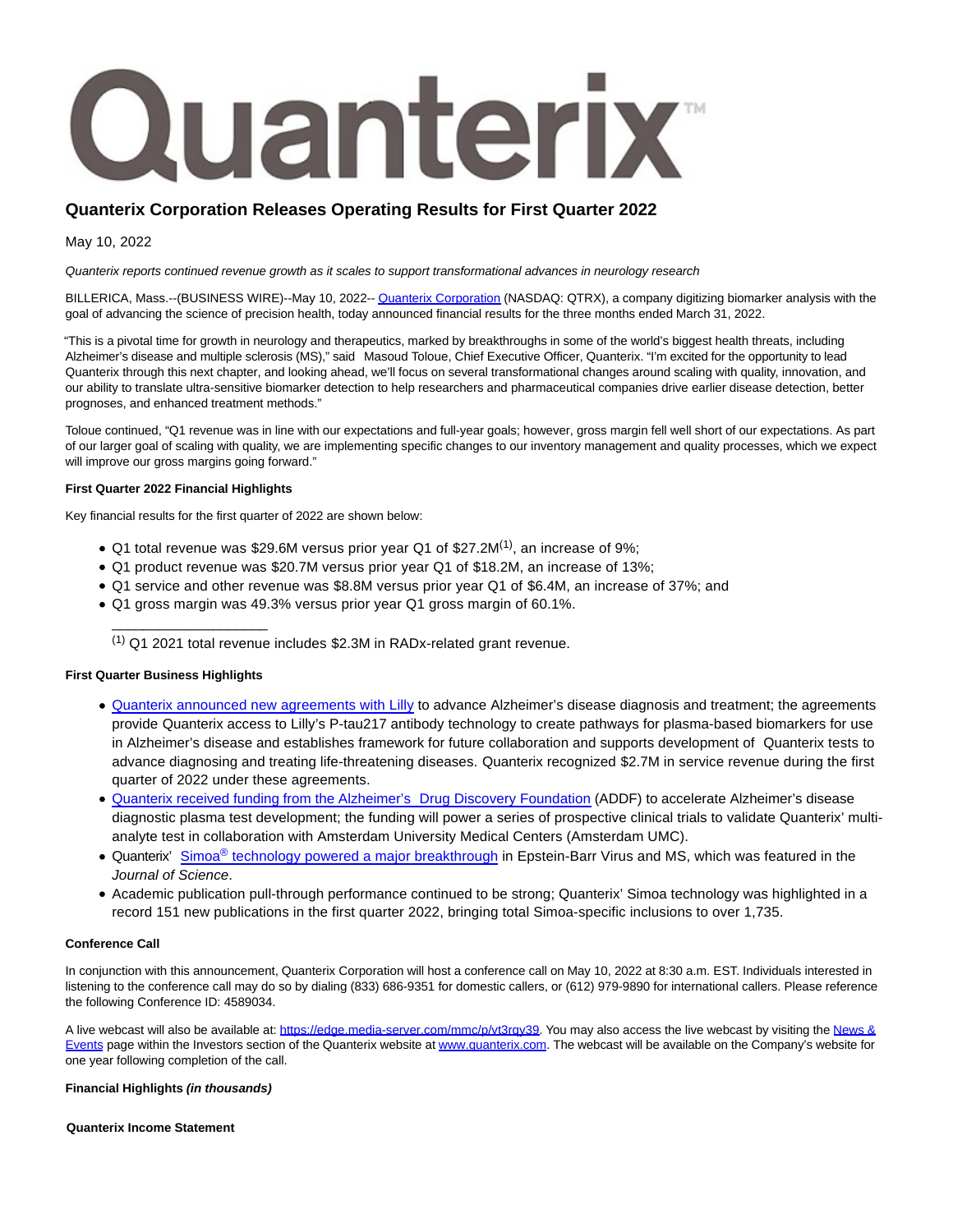| in '000 USD                                       |                    | Q1 2022 Q1 2021 |
|---------------------------------------------------|--------------------|-----------------|
| <b>Product Revenue</b>                            | 20,656 18,248      |                 |
| Service and Other Revenue                         | 8,810 6,409        |                 |
| Collaboration and License Revenue 86              |                    | 261             |
| Development Revenue                               | 0                  | 2,291           |
| <b>Total Revenue</b>                              | 29,552 27,209      |                 |
|                                                   |                    |                 |
| Cost of Product Revenue                           | 10,746 7,480       |                 |
| <b>Cost of Services Revenue</b>                   | 4,247              | 3,380           |
| <b>Gross Profit</b>                               | 14,559 16,349      |                 |
| Gross Margin %                                    | 49.3% 60.1%        |                 |
|                                                   |                    |                 |
| Research and Development                          | 7,034 6,683        |                 |
| Selling, General and Administrative 25,712 19,455 |                    |                 |
| <b>Total Operating Expenses</b>                   | 32,746 26,138      |                 |
|                                                   |                    |                 |
| <b>Loss From Operations</b>                       | $-18,187 -9,789$   |                 |
| Interest Income (Expense), net                    | 52                 | $-163$          |
| Other Expense, net                                | $-217$             | $-194$          |
| Tax                                               | 199                | 42              |
| <b>Net Loss</b>                                   | $-18,153 - 10,104$ |                 |

## **Quanterix Balance Sheet**

| in '000 USD               |        | At 3/31/22 At 12/31/21 |  |
|---------------------------|--------|------------------------|--|
| Cash and Cash Equivalents |        | 374.317 396.465        |  |
| Accounts Receivable       | 22.616 | 23.786                 |  |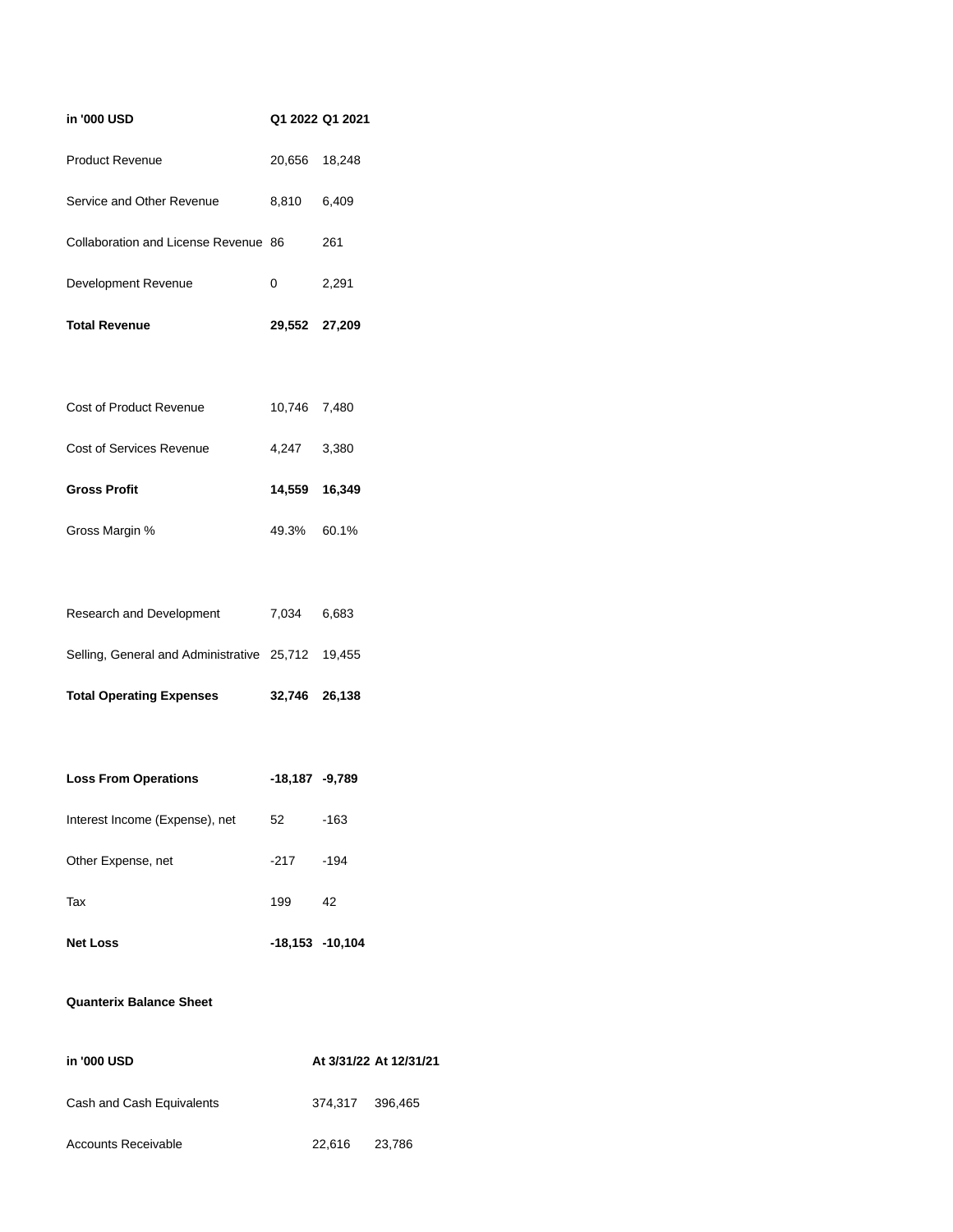| Inventory                                 | 22,669          | 22,190  |
|-------------------------------------------|-----------------|---------|
| Prepaid Expenses and Other                | 14,104 6,514    |         |
| <b>Total Current Assets</b>               | 433,706         | 448,955 |
| <b>Restricted Cash</b>                    | 2,577           | 2,577   |
| Property and Equipment, Net               | 19,683          | 17,960  |
| Intangible Assets, Net                    | 9,692           | 10,534  |
| Goodwill                                  | 9,323           | 9,632   |
| Right-of-Use Assets                       | 29,298          | 11,491  |
| <b>Other Non-Current Assets</b>           | 378             | 378     |
| <b>Total Assets</b>                       | 504,657         | 501,527 |
|                                           |                 |         |
| Accounts Payable & Accrued Expenses       | 20,425          | 28,947  |
| Deferred Revenue                          | 9,194           | 6,361   |
| Current Portion of Long Term Debt         | 0               | 0       |
| Lease Liabilities                         | 1,886           | 1,428   |
| <b>Other Current Liabilities</b>          | 268             | 241     |
| <b>Total Current Liabilities</b>          | 31,773          | 36,977  |
| Deferred Revenue, Net of Current Portion  | 1,222           | 1,099   |
| Lease Liabilities, Net of Current Portion | 43,563          | 20,464  |
| <b>Other Non-Current Liabilities</b>      | 1,691           | 2,035   |
| <b>Total Liabilities</b>                  | 78,249          | 60,575  |
| <b>Total Stockholders' Equity</b>         | 426,408 440,952 |         |

**Total Liabilities and Stockholders' Equity 504,657 501,527**

## **About Quanterix**

Quanterix is a company that's digitizing biomarker analysis with the goal of advancing the science of precision health. The company's digital health solution, Simoa, has the potential to change the way in which healthcare is provided today by giving researchers the ability to closely examine the continuum from health to disease. Quanterix' technology is designed to enable much earlier disease detection, better prognoses and enhanced treatment methods to improve the quality of life and longevity of the population for generations to come. The technology is currently being used for research applications in several therapeutic areas, including oncology, neurology, cardiology, inflammation and infectious disease. The company was established in 2007 and is located in Billerica, Massachusetts. For additional information, please visit [https://www.quanterix.com.](https://cts.businesswire.com/ct/CT?id=smartlink&url=https%3A%2F%2Fwww.quanterix.com&esheet=52713945&newsitemid=20220510005736&lan=en-US&anchor=https%3A%2F%2Fwww.quanterix.com&index=8&md5=d939a797c76efa069e164fc4f2346f01)